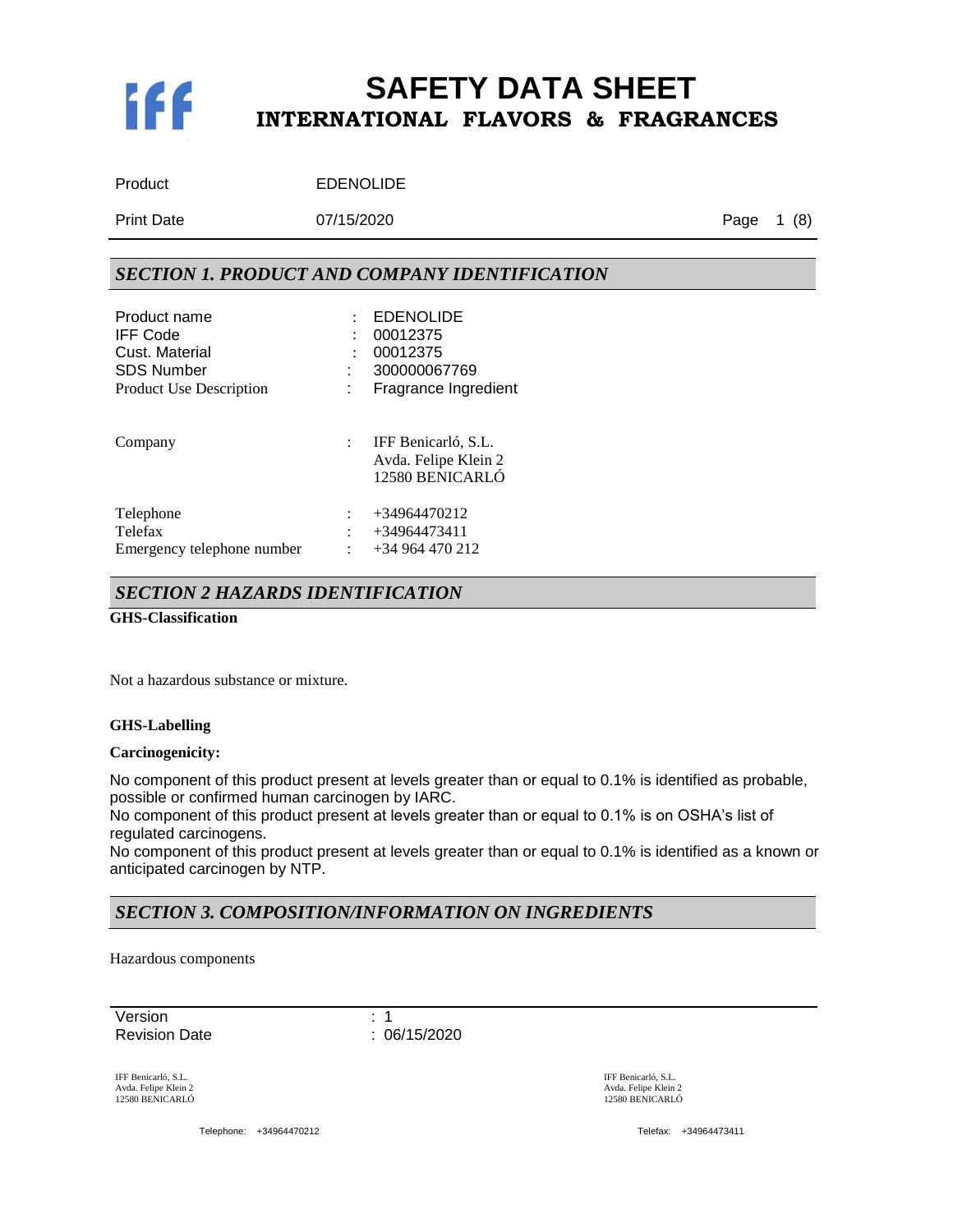

Product **EDENOLIDE** 

Print Date **07/15/2020 Principally Page 2 (8)** 

| <b>Component</b>                                                              | CAS-No.     |
|-------------------------------------------------------------------------------|-------------|
| Propanedioic acid, 1-[1-(3,3-dimethylcyclohexyl)ethyl] 3-ethyl ester          | 478695-70-4 |
| Benzenepropanoic acid, 3,5-bis(1,1-dimethylethyl)-4-hydroxy-, methyl<br>ester | 6386-38-5   |

# *SECTION 4. FIRST AID MEASURES*

#### **First aid procedures**

| Inhalation   | $\ddot{\phantom{0}}$ | Remove from exposure site to fresh air and keep at rest. If victim is<br>unconscious, remove foreign bodies from the mouth. If victim has<br>stopped breathing, give artificial respiration. Obtain medical advice. |
|--------------|----------------------|---------------------------------------------------------------------------------------------------------------------------------------------------------------------------------------------------------------------|
| Skin contact | $\ddot{\phantom{a}}$ | Remove contaminated clothes. Wash thoroughly with water (and<br>soap). Contact physician if symptoms persist.                                                                                                       |
| Eye contact  |                      | Flush immediately with water for at least 15 minutes. Contact<br>physician if symptoms persist.                                                                                                                     |
| Ingestion    | $\bullet$            | Rinse mouth with water and obtain medical advice.                                                                                                                                                                   |

# *SECTION 5. FIREFIGHTING MEASURES*

| <b>Flammable properties</b>                                    |                      |                                                                                                                                                                                        |  |
|----------------------------------------------------------------|----------------------|----------------------------------------------------------------------------------------------------------------------------------------------------------------------------------------|--|
| Flash point                                                    | $\ddot{\phantom{a}}$ | 286 °F (141 °C)                                                                                                                                                                        |  |
| Fire fighting                                                  |                      |                                                                                                                                                                                        |  |
| Suitable extinguishing media                                   | $\ddot{\phantom{a}}$ | Use water spray, dry chemical, carbon dioxide or appropriate foam.                                                                                                                     |  |
| Protective equipment and precautions for firefighters          |                      |                                                                                                                                                                                        |  |
| Special protective equipment for<br>firefighters               | $\ddot{\phantom{a}}$ | Wear NIOSH approved self-contained breathing apparatus and full<br>protective clothing when fighting fires involving chemicals. Use<br>water spray to cool containers exposed to fire. |  |
| Version                                                        |                      | . 1                                                                                                                                                                                    |  |
| <b>Revision Date</b>                                           |                      | : 06/15/2020                                                                                                                                                                           |  |
| IFF Benicarló, S.L.<br>Avda. Felipe Klein 2<br>12580 BENICARLÓ |                      | IFF Benicarló, S.L.<br>Avda. Felipe Klein 2<br>12580 BENICARLÓ                                                                                                                         |  |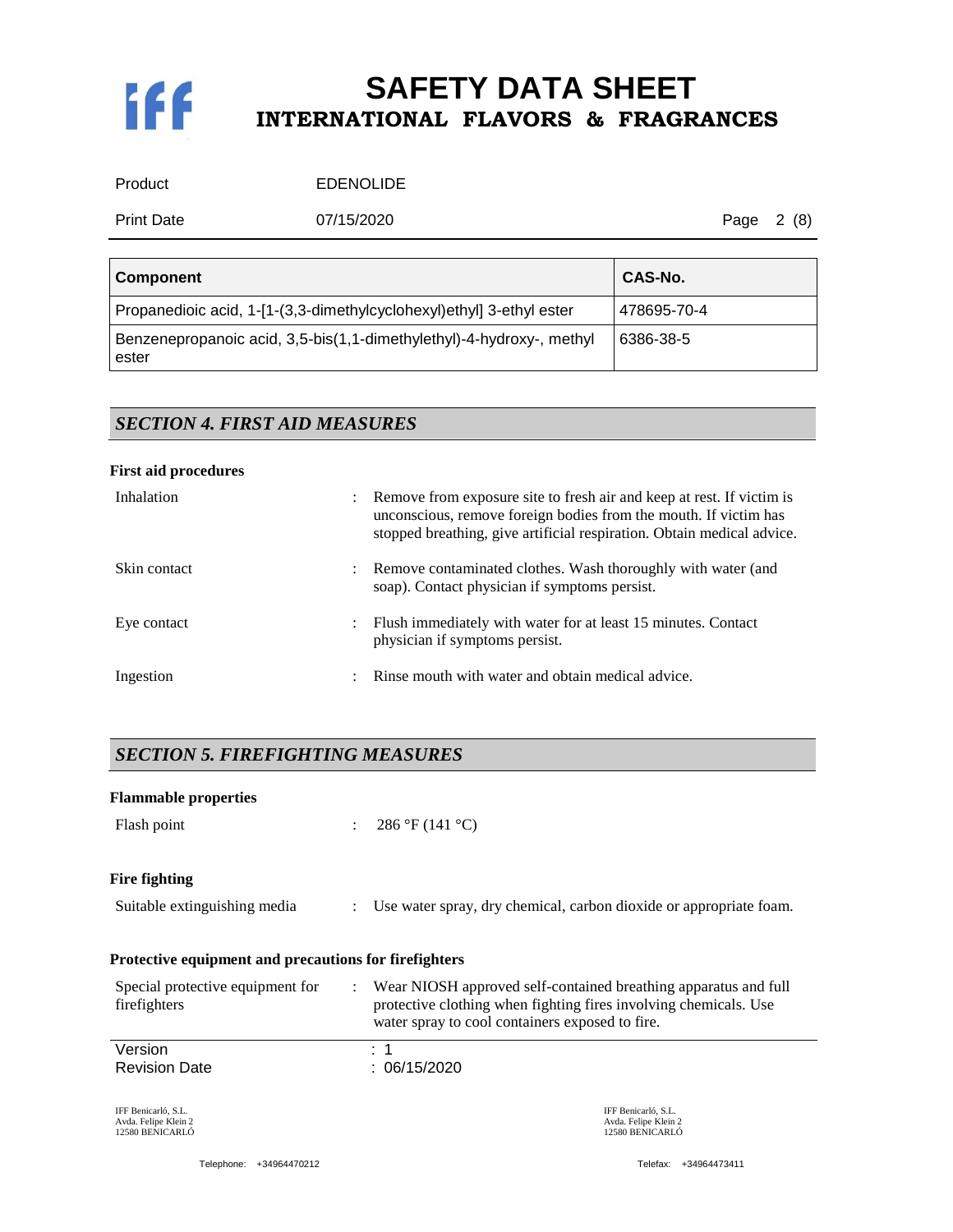

| Product           | <b>EDENOLIDE</b> |            |  |
|-------------------|------------------|------------|--|
| <b>Print Date</b> | 07/15/2020       | Page 3 (8) |  |

### *SECTION 6. ACCIDENTAL RELEASE MEASURES*

| Personal precautions                                 | $\ddot{\phantom{a}}$ | Avoid inhalation and contact with skin and eyes. A self-contained<br>breathing apparatus is recommended in case of a major spill.                                                                                                                           |
|------------------------------------------------------|----------------------|-------------------------------------------------------------------------------------------------------------------------------------------------------------------------------------------------------------------------------------------------------------|
| Environmental precautions                            | $\mathbb{R}^+$       | Keep away from drains, surface- and groundwater and soil.                                                                                                                                                                                                   |
| Methods for containment /<br>Methods for cleaning up |                      | : Clean up spillage promptly. Remove ignition sources. Provide<br>adequate ventilation. Avoid excessive inhalation of vapours. Gross<br>spillages should be contained by use of sand or inert powder and<br>disposed of according to the local regulations. |

### *SECTION 7. HANDLING AND STORAGE*

| Handling                                                       | Avoid excessive inhalation of concentrated vapors. Follow good<br>manufacturing practices for housekeeping and personal hygiene.<br>Wash any exposed skin immediately after any chemical contact,<br>before breaks and meals, and at the end of each work period.<br>Contaminated clothing and shoes should be thoroughly cleaned<br>before re-use.<br>If appropriate, procedures used during the handling of this material<br>should also be used when cleaning equipment or removing residual<br>chemicals from tanks or other containers, especially when steam or<br>hot water is used, as this may increase vapor concentrations in the<br>workplace air. Where chemicals are openly handled, access should be<br>restricted to properly trained employees.<br>Keep all heated processes at the lowest necessary temperature in<br>order to minimize emissions of volatile chemicals into the air. |                                                                |
|----------------------------------------------------------------|---------------------------------------------------------------------------------------------------------------------------------------------------------------------------------------------------------------------------------------------------------------------------------------------------------------------------------------------------------------------------------------------------------------------------------------------------------------------------------------------------------------------------------------------------------------------------------------------------------------------------------------------------------------------------------------------------------------------------------------------------------------------------------------------------------------------------------------------------------------------------------------------------------|----------------------------------------------------------------|
| Advice on protection against fire.<br>and explosion            | Keep away from ignition sources and naked flame.                                                                                                                                                                                                                                                                                                                                                                                                                                                                                                                                                                                                                                                                                                                                                                                                                                                        |                                                                |
| Requirements for storage areas and<br>containers               | Store in a cool, dry, ventilated area away from heat sources. Keep<br>containers upright and tightly closed when not in use.                                                                                                                                                                                                                                                                                                                                                                                                                                                                                                                                                                                                                                                                                                                                                                            |                                                                |
| Version<br><b>Revision Date</b>                                | 1<br>: 06/15/2020                                                                                                                                                                                                                                                                                                                                                                                                                                                                                                                                                                                                                                                                                                                                                                                                                                                                                       |                                                                |
| IFF Benicarló, S.L.<br>Avda. Felipe Klein 2<br>12580 BENICARLÓ |                                                                                                                                                                                                                                                                                                                                                                                                                                                                                                                                                                                                                                                                                                                                                                                                                                                                                                         | IFF Benicarló, S.L.<br>Avda. Felipe Klein 2<br>12580 BENICARLÓ |
| Telephone: +34964470212                                        |                                                                                                                                                                                                                                                                                                                                                                                                                                                                                                                                                                                                                                                                                                                                                                                                                                                                                                         | Telefax: +34964473411                                          |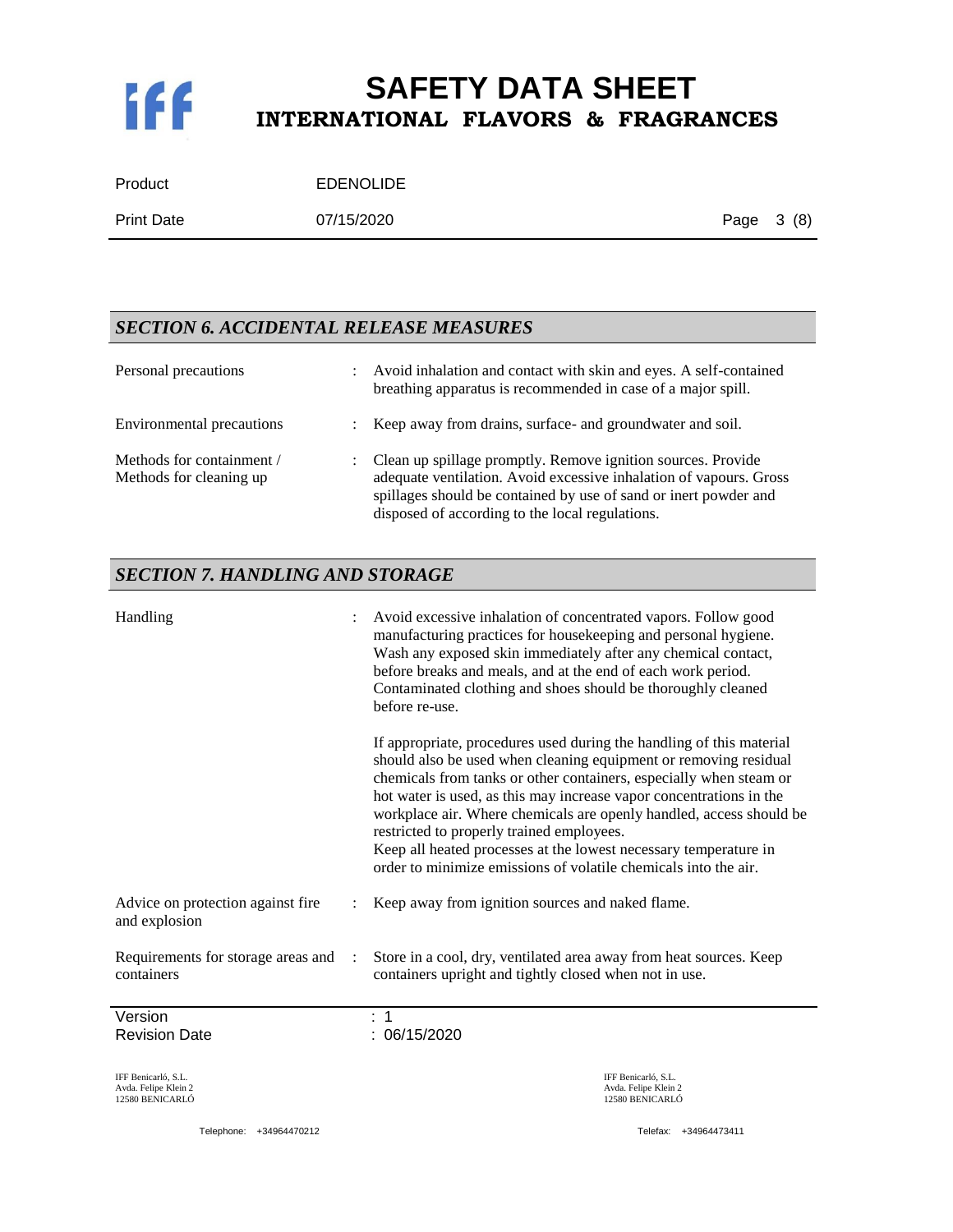# K

# **SAFETY DATA SHEET INTERNATIONAL FLAVORS & FRAGRANCES**

| Product    | <b>EDENOLIDE</b> |
|------------|------------------|
| Print Date | 07/15/2020       |

0 **Page 4 (8)** 

# Version : 1 *SECTION 8. EXPOSURE CONTROLS/PERSONAL PROTECTION* **Components with workplace control parameters Engineering measures** Engineering measures : Where feasible, isolate mixing rooms and other areas where this material is used or openly handled. Maintain these areas under negative air pressure relative to the rest of the plant. Where feasible, use closed systems to transfer and process this material **Personal protective equipment** Eye protection : Use tight-fitting goggles, face shield or safety glasses with side shields if eye contact might occur. Hand protection : Avoid skin contact. Use chemically resistant gloves. Respiratory protection : Use local exhaust ventilation around open tanks and other open sources of potential exposures in order to avoid excessive inhalation, including places where this material is openly weighed or measured. In addition, use general dilution ventilation of the work area to eliminate or reduce possible worker exposures. No respiratory protection is required during normal operations in a workplace where engineering controls such as adequate ventilation, etc. are sufficient. If engineering controls and safe work practices are not sufficient, an approved, properly fitted respirator with organic vapor cartridges or canisters and particulate filters should be used: a)while engineering controls and appropriate safe work practices and/or procedures are being implemented; or b)during short term maintenance procedures when engineering controls are not in normal operation or are not sufficient; or c)if normal operational workplace vapor concentration in the air is increased due to heat ; d)during emergencies; or e)if engineering controls and operational practices are not sufficient to reduce airborne concentrations below an established occupational

Revision Date : 06/15/2020

IFF Benicarló, S.L. Avda. Felipe Klein 2 12580 BENICARLÓ

Telephone: +34964470212 Telefax: +34964473411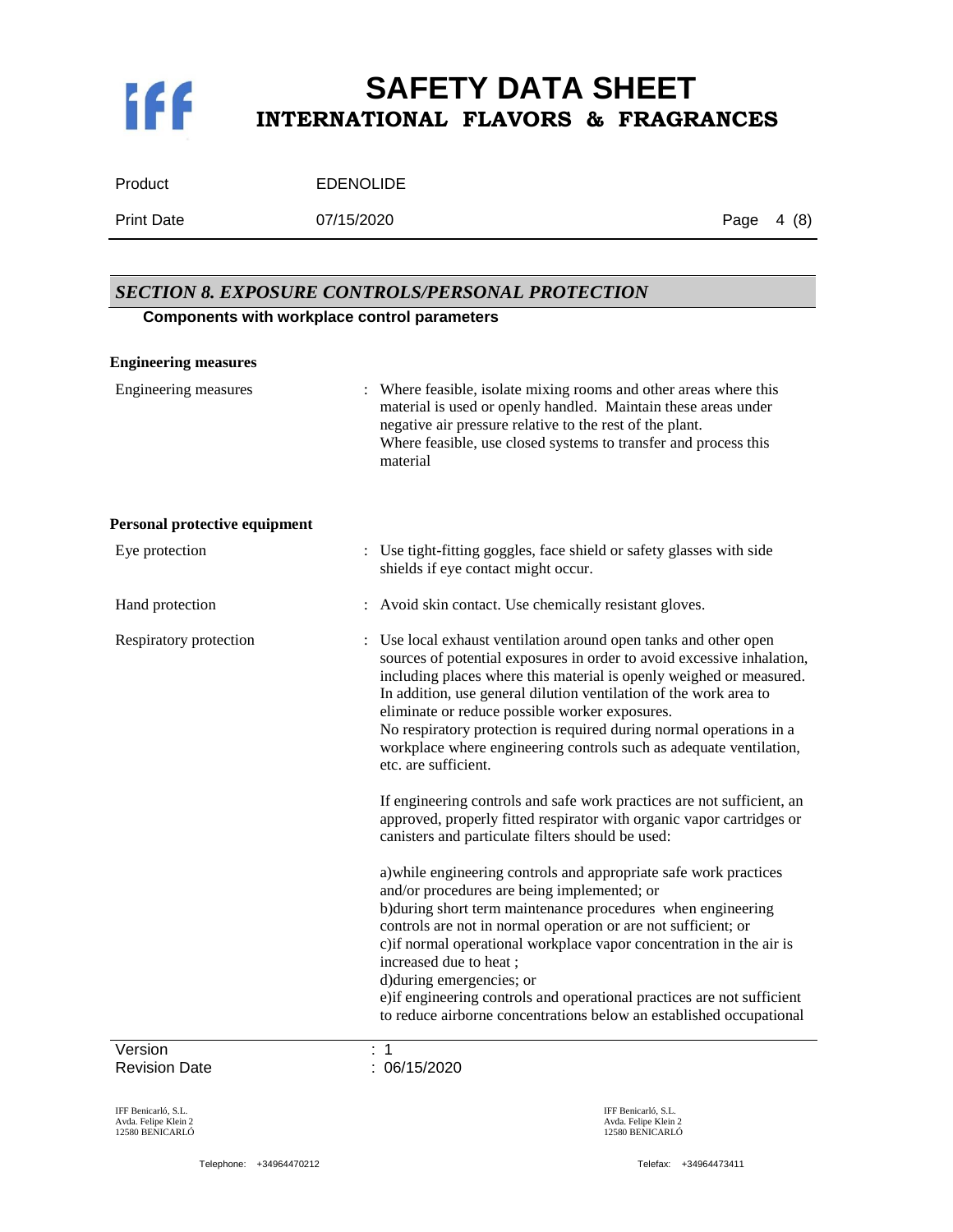

| Product             | <b>EDENOLIDE</b>                                                                                                                                                                                                                                                                                                                                                                                                                                                                                                                                                                                                                                                                                                                                                                                                                                                                                                                                                                                                   |      |      |
|---------------------|--------------------------------------------------------------------------------------------------------------------------------------------------------------------------------------------------------------------------------------------------------------------------------------------------------------------------------------------------------------------------------------------------------------------------------------------------------------------------------------------------------------------------------------------------------------------------------------------------------------------------------------------------------------------------------------------------------------------------------------------------------------------------------------------------------------------------------------------------------------------------------------------------------------------------------------------------------------------------------------------------------------------|------|------|
| <b>Print Date</b>   | 07/15/2020                                                                                                                                                                                                                                                                                                                                                                                                                                                                                                                                                                                                                                                                                                                                                                                                                                                                                                                                                                                                         | Page | 5(8) |
|                     | exposure limit.                                                                                                                                                                                                                                                                                                                                                                                                                                                                                                                                                                                                                                                                                                                                                                                                                                                                                                                                                                                                    |      |      |
| Hygiene measures    | To the extent deemed appropriate, implement pre-placement and<br>$\ddot{\phantom{a}}$<br>regularly scheduled ascertainment of symptoms and spirometry<br>testing of lung function for workers who are regularly exposed to<br>this material.<br>To the extent deemed appropriate, use an experienced air sampling<br>expert to identify and measure volatile chemicals that could be<br>present in the workplace air to determine potential exposures and to<br>ensure the continuing effectiveness of engineering controls and<br>operational practices to minimize exposure.                                                                                                                                                                                                                                                                                                                                                                                                                                     |      |      |
| Protective measures | In December 2003, the National Institute for Occupational Safety<br>and Health ("NIOSH") published an Alert on preventing lung<br>disease in workers who use or make flavorings [NIOSH Publication<br>Number 2004-110].<br>In August 2004, the United States Flavor and Extract Manufacturers<br>Association (FEMA) issued a report entitled "Respiratory Safety in<br>the Flavor Manufacturing Workplace".<br>Both of these reports provide recommendations for reducing<br>employee exposure and for medical surveillance in the workplace.<br>The recommendations in these reports are generally applicable to the<br>use of any chemical in the workplace and you are strongly urged to<br>review both of these reports.<br>The report published by FEMA also contains a list of "high priority"<br>chemicals. If any of these chemicals are present in this product at a<br>concentration $> = 1.0\%$ due to an intentional addition by IFF, the<br>chemical(s) will be identified in this safety data sheet. |      |      |

### *SECTION 9. PHYSICAL AND CHEMICAL PROPERTIES*

#### **Appearance**

| Physical state       | $:$ liquid             |
|----------------------|------------------------|
| Appearance           | : CLEAR LIQUID         |
| Colour               | : colorless            |
| Odour                | : conforms to standard |
| Version              | : 1                    |
| <b>Revision Date</b> | : 06/15/2020           |

IFF Benicarló, S.L. Avda. Felipe Klein 2 12580 BENICARLÓ

Telephone: +34964470212 Telefax: +34964473411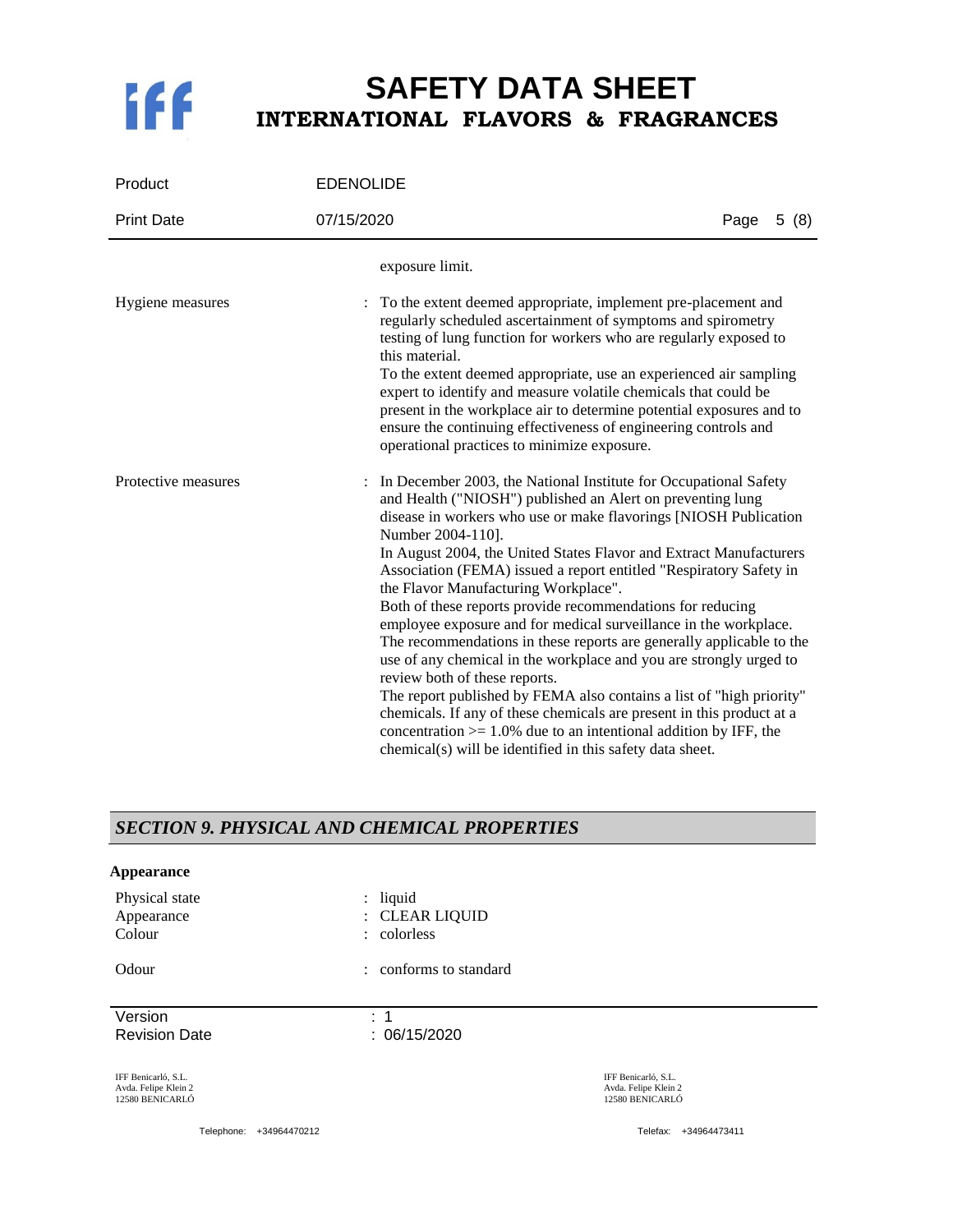

| Product                                     | <b>EDENOLIDE</b>                                                                                                                                             |      |      |
|---------------------------------------------|--------------------------------------------------------------------------------------------------------------------------------------------------------------|------|------|
| <b>Print Date</b>                           | 07/15/2020                                                                                                                                                   | Page | 6(8) |
| Safety data                                 |                                                                                                                                                              |      |      |
|                                             |                                                                                                                                                              |      |      |
| Flash point                                 | 286 °F (141 °C)<br>$\mathbb{R}^{\mathbb{Z}}$                                                                                                                 |      |      |
| Vapour pressure                             | : $< .01$ hPa $(< 0.01$ hPa)<br>Note: Calculated                                                                                                             |      |      |
| Relative density (20 °C)                    | $1.0010 - 1.0070$<br>$\mathcal{L}$                                                                                                                           |      |      |
| <b>SECTION 10. STABILITY AND REACTIVITY</b> |                                                                                                                                                              |      |      |
| Conditions to avoid                         | Remarks: Direct sources of heat.                                                                                                                             |      |      |
| Chemical stability                          | : Remarks: Presents no significant reactivity hazard, by itself or in<br>contact with water. Avoid contact with strong acids, alkali or<br>oxidizing agents. |      |      |
| Hazardous decomposition products            | : Note: Carbon monoxide and unidentified organic compounds may<br>be formed during combustion.                                                               |      |      |
| SECTION 11. TOXICOLOGICAL INFORMATION       |                                                                                                                                                              |      |      |
| Acute oral toxicity                         | Acute toxicity estimate                                                                                                                                      |      |      |

|                       | Dose: $2,503$ mg/kg<br>Method: Calculation method                              |
|-----------------------|--------------------------------------------------------------------------------|
| Acute dermal toxicity | : Acute toxicity estimate<br>Dose: $2,503$ mg/kg<br>Method: Calculation method |

# *SECTION 12. ECOLOGICAL INFORMATION*

# *SECTION 13. DISPOSAL CONSIDERATIONS*

Version : 1 Revision Date : 06/15/2020

IFF Benicarló, S.L. Avda. Felipe Klein 2 12580 BENICARLÓ

Telephone: +34964470212 Telefax: +34964473411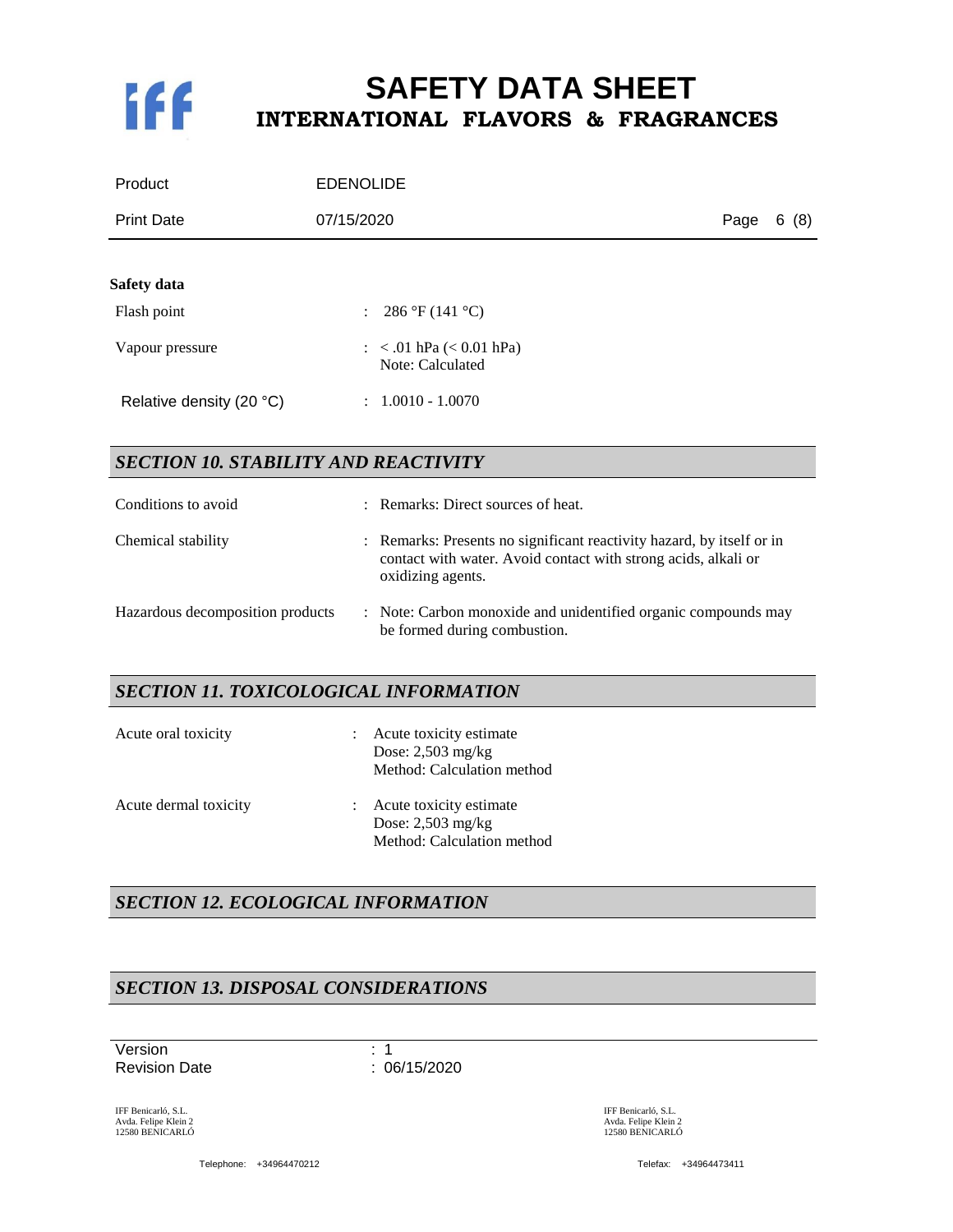

| Product           | <b>EDENOLIDE</b> |            |  |
|-------------------|------------------|------------|--|
| <b>Print Date</b> | 07/15/2020       | Page 7 (8) |  |
|                   |                  |            |  |

Contaminated packaging : Place material into sealed containers and dispose of in accordance with local, state and federal regulations.

# *SECTION 14. TRANSPORT INFORMATION*

| <b>DOT</b>  | Not dangerous goods                                                                            |                                                                                                                                                |
|-------------|------------------------------------------------------------------------------------------------|------------------------------------------------------------------------------------------------------------------------------------------------|
| <b>IATA</b> | UN number<br>Description of the goods                                                          | : 3082<br>: ENVIRONMENTALLY HAZARDOUS<br>SUBSTANCE, LIQUID, N.O.S.<br>(PROPANEDIOIC ACID, 1-(3,3-<br>DIMETHYLCYCLOHEXYL) ETHYL ETHYL<br>ESTER) |
|             | Class<br>Packing group<br><b>ICAO-Labels</b>                                                   | $\therefore$ 9<br>$\pm$ III<br>:9                                                                                                              |
| <b>IMDG</b> | <b>UN</b> number<br>Description of the goods                                                   | : 3082<br>ENVIRONMENTALLY HAZARDOUS<br>SUBSTANCE, LIQUID, N.O.S.<br>(PROPANEDIOIC ACID, 1-(3,3-<br>DIMETHYLCYCLOHEXYL) ETHYL ETHYL<br>ESTER)   |
|             | Class<br>Packing group<br><b>IMDG-Labels</b><br>EmSNumber 1<br>EmSNumber 2<br>Marine pollutant | : 9<br>$\pm$ 111<br>: 9<br>$E - A$<br>$: S-F$<br>$:$ yes<br>(PROPANEDIOIC ACID, 1-(3,3-<br>DIMETHYLCYCLOHEXYL)ETHYL ETHYL<br>ESTER)            |

### *SECTION 15. REGULATORY INFORMATION*

Version : 1 Revision Date : 06/15/2020 IFF Benicarló, S.L. Avda. Felipe Klein 2 12580 BENICARLÓ IFF Benicarló, S.L. Avda. Felipe Klein 2 12580 BENICARLÓ **SARA 311/312 Hazards** : No SARA Hazards **Reportable Quantity** :

Telephone: +34964470212 Telefax: +34964473411